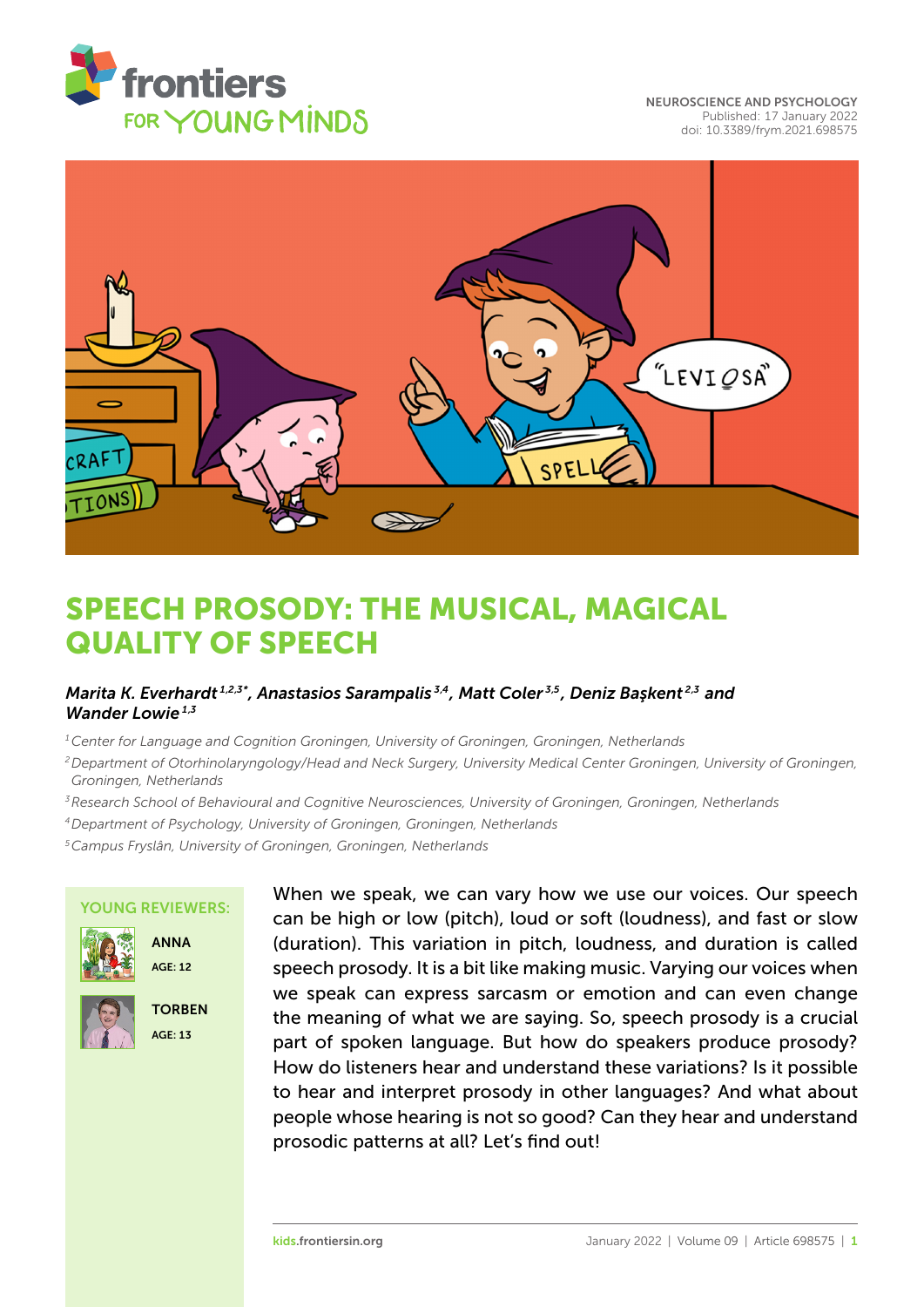During their first year at Hogwarts, Harry Potter and his friends learn the levitation charm "Wingardium Leviosa". While practicing, Harry's best friend, Ron, has a hard time making the feather on his desk obey his command and lift into the air. Hermione knows exactly why: "You're saying it wrong. It's Levi-*o*-sa, not Levio-*sa*". "You do it, then, if you're so clever. Go on, go on!", replies Ron. With a swish and a flick of her wand, Hermione speaks the charm "Win-*gar*-dium Levi-*o*-sa!" and her feather slowly rises from her desk. It turns out that the levitation charm only works if you say the magic words properly. In other words, *what* you say matters, but *how* you say it also makes a big speech prosopy difference. Hermione actually uses speech prosody to convince her feather to levitate.

### WHAT IS SPEECH PROSODY?

Speech prosody is often described as the musical quality of speech [\[1\]](#page-5-0). If you think of vowels and consonants as the sounds of language that make up *what* you say, then prosody is related to *how* you say these sounds. When Hermione corrects Ron's pronunciation, she does not correct any vowels or consonants. In fact, the vowels and consonants in "Levi-*o*-sa" and "Levio-*sa*" are the same. What Hermione corrects instead is the stress pattern. Ron mistakenly places emphasis on "*sa*" in "Leviosa" when he is supposed to place it on "*o*". Without the correct stress pattern, the words "Wingardium Leviosa" no longer have the intended meaning and the levitation charm does not work. Now, you might think: "great example, but the Harry Potter stories are fictional, and I could never make an object fly". This may be true, but speech prosody works just as well in our Muggle (non-magic) world. Have you ever thought about how "object" can be pronounced in two ways? When we mentioned "object" a few sentences ago, we meant the noun that refers to a thing that can be seen and touched. In this context, you would pronounce "object" with stress on the first part of the word, like "*ob*-ject". But if you were to stress the second part, instead, it takes on a new meaning. The verb "ob-*ject*" describes someone expressing disagreement. Think of how Hermione ob-*jects* to Ron's pronunciation of the levitation charm. So, by simply changing the stress pattern, the word changes from a noun to a verb. Now that really *is* magic!

Speech prosody is more than just changing stress patterns though. When you speak, everything you do with your voice that is not directly related to pronouncing vowels and consonants is prosodic. Think of the rhythm and intonation of speech. Prosody makes speech sound less monotonous and boring. It can also change the meaning of speech—the meaning of a whole sentence can change by emphasizing different words! You can also make serious sentences sound sarcastic, or make happy stories sound sad, when you change the tone of your voice. Or you can turn statements into questions by changing the prosodic pattern. Try saying this sentence aloud: "See

The musical quality of speech, like stress, rhythm, and intonation. It can express sarcasm and emotions, and it can also change the meaning of speech.

### STRESS PATTERN

The way parts of a word or sentence are stressed or unstressed. Stressed parts are emphasized by increasing the relative pitch, loudness, and duration.

### RHYTHM

The structured organization of speech parts over time, like the beat of a song. Speech usually has a rhythm that you can tap along to.

### INTONATION

The way pitch varies over time, like the melody of a song.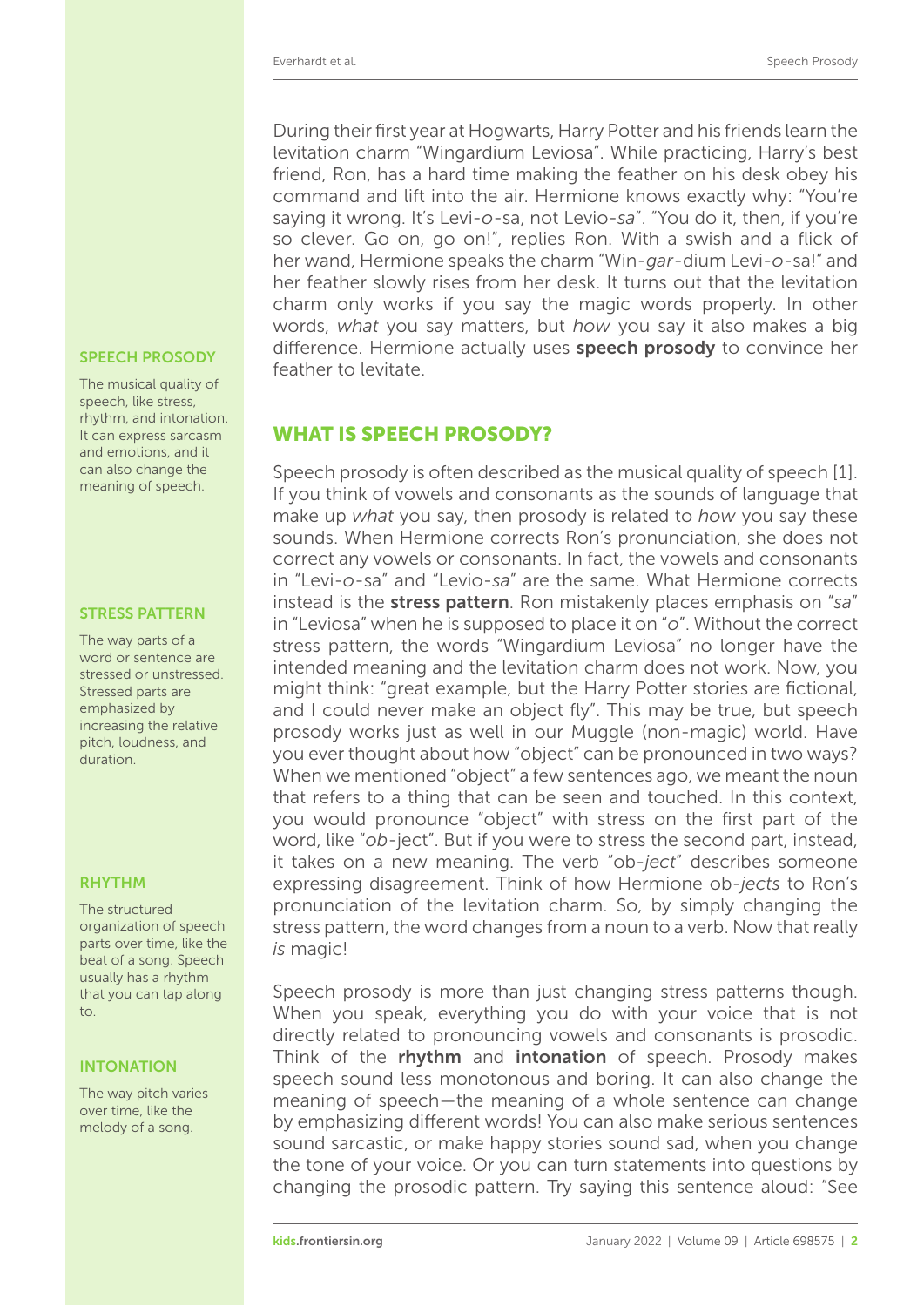High<br>
"

Pitch

Win

-gar-

### <span id="page-2-0"></span>Figure 1

The different pronunciations of "Wingardium Leviosa" visualized in two ways. The speech waveform (top) shows the loudness of the recorded speech over time and the spectrogram (bottom) shows the loudness at different frequencies over time. In the spectrogram, the blue lines show the voice frequency, related to the perceived pitch, and the yellow lines show the intensity, related to the perceived loudness. You can see in (A) that "*o*" is higher (blue) and louder (yellow) than the other parts of "Levi-*o*-sa" and in (B) that "*sa*" is higher (blue) and louder (yellow) than the other parts of "Levio-*sa*".

### **PITCH**

How high or low speech is. What we hear as pitch can be measured as the frequency of a voice—when the frequency goes up, the perceived pitch goes up.

### LOUDNESS

How loud or soft speech is. What we hear as loudness can be measured as the intensity of a voice—when the intensity goes up, the perceived loudness goes up.

### **DURATION**

How long or short speech is. The duration of speech is measured over time.



dium

Levi

 $-0$ 

a question: "See you tomorrow?" Notice how your voice goes up in pitch at the end of the sentence? This is speech prosody!

Win -gardium

Levio

# HOW DO WE USE AND UNDERSTAND PROSODY?

When we speak, we can (and do!) vary how high or low, how loud or soft, and how fast or slow our speech is. This variation in **pitch**, **loudness**, and **duration** is what creates the prosodic patterns of speech [\[1\]](#page-5-0). Everyone uses prosody when they speak. Even Ron uses prosody when he says "Levio-*sa*" by pronouncing "*sa*" slightly higher, louder, and longer than the other parts of the word. Compare this to when Hermione says "Levi-*o*-sa". She pronounces "*o*" higher, louder, and longer than the other parts of the word [\(Figure 1\)](#page-2-0). Whatever the prosodic pattern may be, it is always described in terms of the *relative* increase or decrease in pitch, loudness, and duration.

When we listen to speech, we can usually hear the variation in pitch, loudness, and duration that a speaker produces. These prosodic patterns help us understand what was said [\[2\]](#page-5-1). Over time, we learn to recognize commonly used prosodic patterns and attach meaning to them. For example, when you were very young, you learned that someone is asking a question if their voice rises in pitch at the end of the sentence. But you may not always be aware of such connections. As a Muggle, you might never have realized how important the correct stress pattern is in "Levi-*o*-sa", since these magic words have no function in the Muggle world. Ron, on the other hand, *must* learn the correct stress pattern if he wants to make objects fly. As a wizard, he has to make the connection between the stress pattern "Levi-*o*-sa" and its function: producing a proper levitation charm.

 $\overline{B}$ 

Figure 1

Loud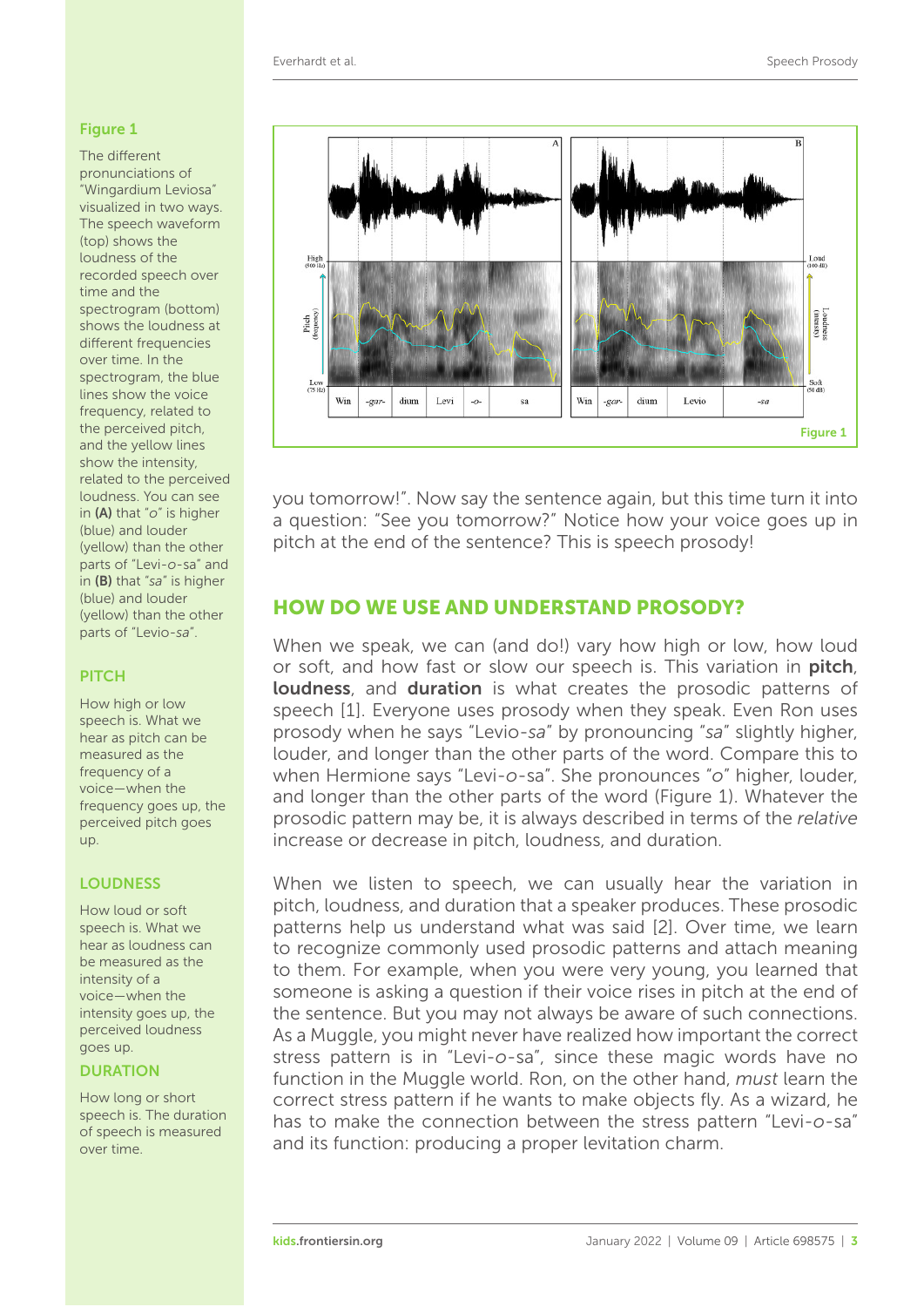# HOW DOES OUR NATIVE LANGUAGE INFLUENCE PROSODY?

When Harry, Ron, and Hermione are in their fourth year, students from Durmstrang and Beauxbatons visit Hogwarts to compete in the Triwizard Tournament. These international students speak English, but English is not their *native* language. Now, imagine that Hermione wants to teach one of these international students the levitation charm. You might think that the difference between "Levi-o-sa" and "Levio-*sa*" would be obvious to everyone, but in fact, people who speak another language might not be able to tell the difference as easily as you or Ron can. This is because not all languages use the same prosodic patterns. Have you, for instance, ever noticed how English or German sound very different from French or Italian? We have seen that, in English, a word can change meaning if you change the stress pattern (like in "*ob*-ject" and "ob-*ject*"), but in some other languages, stress patterns are always fixed. In French, for instance, stress is always on the final part of a word. So, Fleur, a student from the French wizarding school Beauxbatons, will probably say "Levio-*sa*", just like Ron does. But the question is: would Fleur realize that the correct pronunciation has a different stress pattern? Listeners tend to stick to what they know, and their native languages may influence how they perceive speech in another language. If Fleur listens to Hermione teaching her the spell, she might be able to hear that "Levi-*o*-sa" is different from "Levio-sa", but she will probably not realize how important the stress contrast is for the meaning of the word because stress contrasts do not exist in French. So, she may not *recognize* the stress contrast for what it is [\[3\]](#page-5-2). But do not worry, she can still learn to recognize it and if anyone can teach her, it is Hermione!

## HOW DOES OUR HEARING ABILITY INFLUENCE PROSODY PERCEPTION?

Good hearing is important for understanding prosody. After all, it would be hard to link prosodic patterns to their function if you could not hear the patterns in the first place. This is the case for listeners who hear very little or are completely deaf. Fortunately, a device called **COCHLEAR** a cochlear implant [\(Figure 2\)](#page-4-0) can bring back some hearing for these listeners. A surgeon implants a wire with tiny electrodes into part of the inner ear called the cochlea. This is the place where healthy ears transform soundwaves into electrical signals that are then sent to the brain via the auditory nerve. For listeners with cochlear implants, the transformation of soundwaves into electrical signals happens via the device and the electrodes send these signals to the auditory nerve directly. Listening with a cochlear implant is sometimes called electric hearing. In a sense, it is magical that this device can bring back some hearing, but electric hearing is far from perfect. Listeners with cochlear implants have difficulty hearing pitch differences [\[4\]](#page-5-3). If Ron had a

# IMPLANT

An electronic device that can bring back hearing for deaf individuals. It uses electrodes to send sound-like electrical signals to the auditory nerve directly.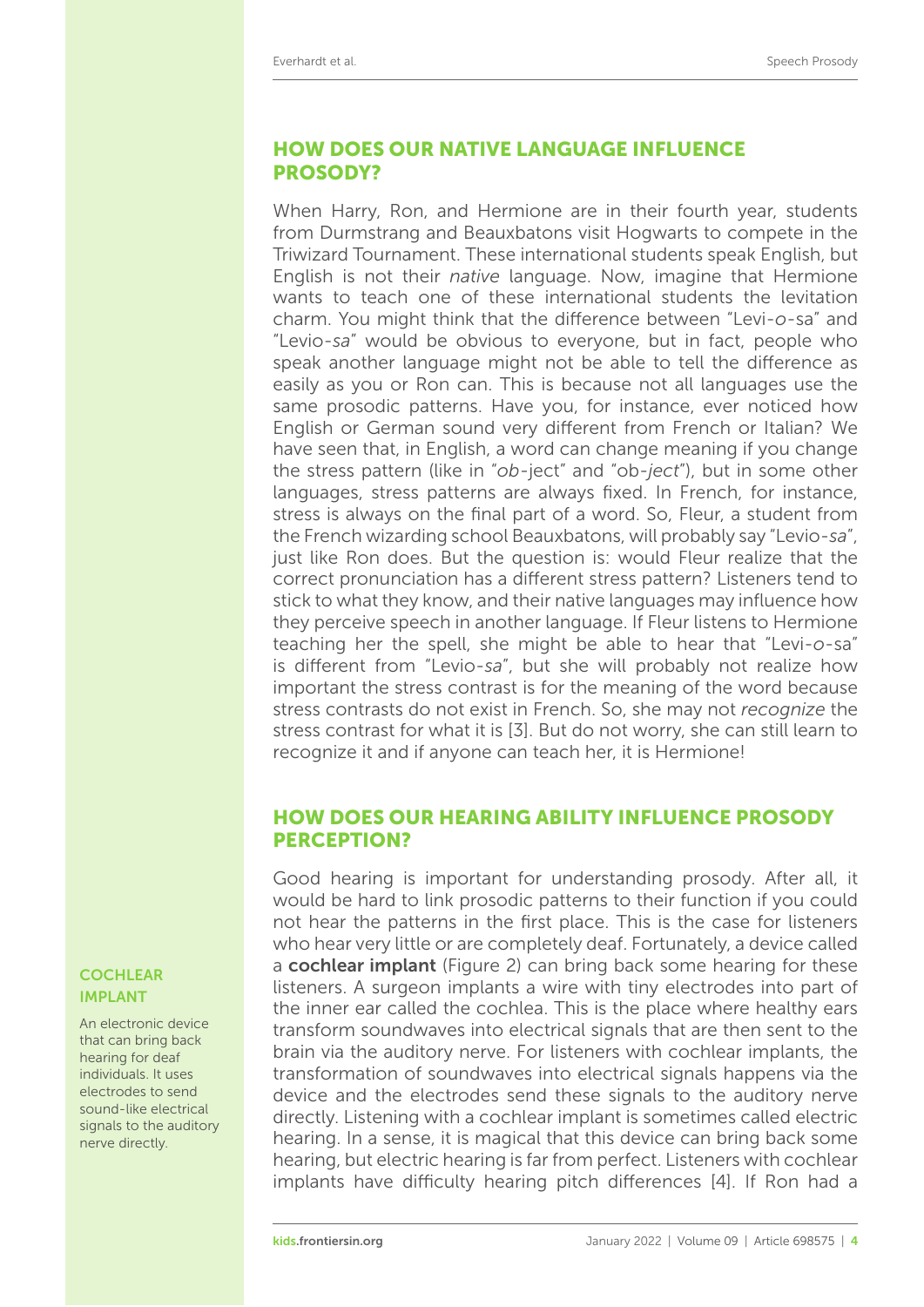### <span id="page-4-0"></span>Figure 2

Ear with a cochlear implant. The wire with electrodes is implanted in the spiral-shaped cochlea, which is the blue part that looks like a snail. The electrodes of the cochlear implant send sound-like electrical signals directly to the auditory nerve. The yellow lines attached to the cochlea are part of the auditory nerve. The auditory nerve carries the electrical signals to the brain (Image credit: [https://media.healthdirect](https://media.healthdirect.org.au/images/inline/original/cochlear-implant-illustration-445004.jpg) .org.au/images/inline/ original/cochlear-implant



-illustration-445004.jpg). cochlear implant, it would have been very hard for him to hear that Hermione pronounces "*o*" slightly higher in pitch than the other parts of the word "Levi-*o*-sa". However, he would still be able to hear it as louder and longer, so there is a chance he would be able to learn the correct stress pattern with practice. In time, he would probably still be able to make sense of the prosodic pattern based on what he *could* hear, although this would be much harder work than if his hearing was not impaired.

# WHAT IS THE MAGIC OF SPEECH PROSODY?

The fact that speech prosody can make objects fly is pretty magical. But do you know what is even more magical? That you now know how important speech prosody is! It is like you have been waiting for a Hogwarts letter announcing you are off to Wizarding school so you can finally learn all about the magical powers of speech prosody. Well, here it is. Your letter has arrived. So, what are you waiting for? Get ready to go out into the Muggle world and use your speech prosody magic!

### ACKNOWLEDGMENTS

This project was supported by the Center for Language and Cognition Groningen (CLCG) and by the VICI grant 918-17-603 from the Netherlands Organization for Scientific Research (NWO) and the Netherlands Organization for Health Research and Development (ZonMw). Further support was provided by the Heinsius Houbolt Foundation. We would like to thank Caryl Hart for her feedback on an earlier draft of the manuscript.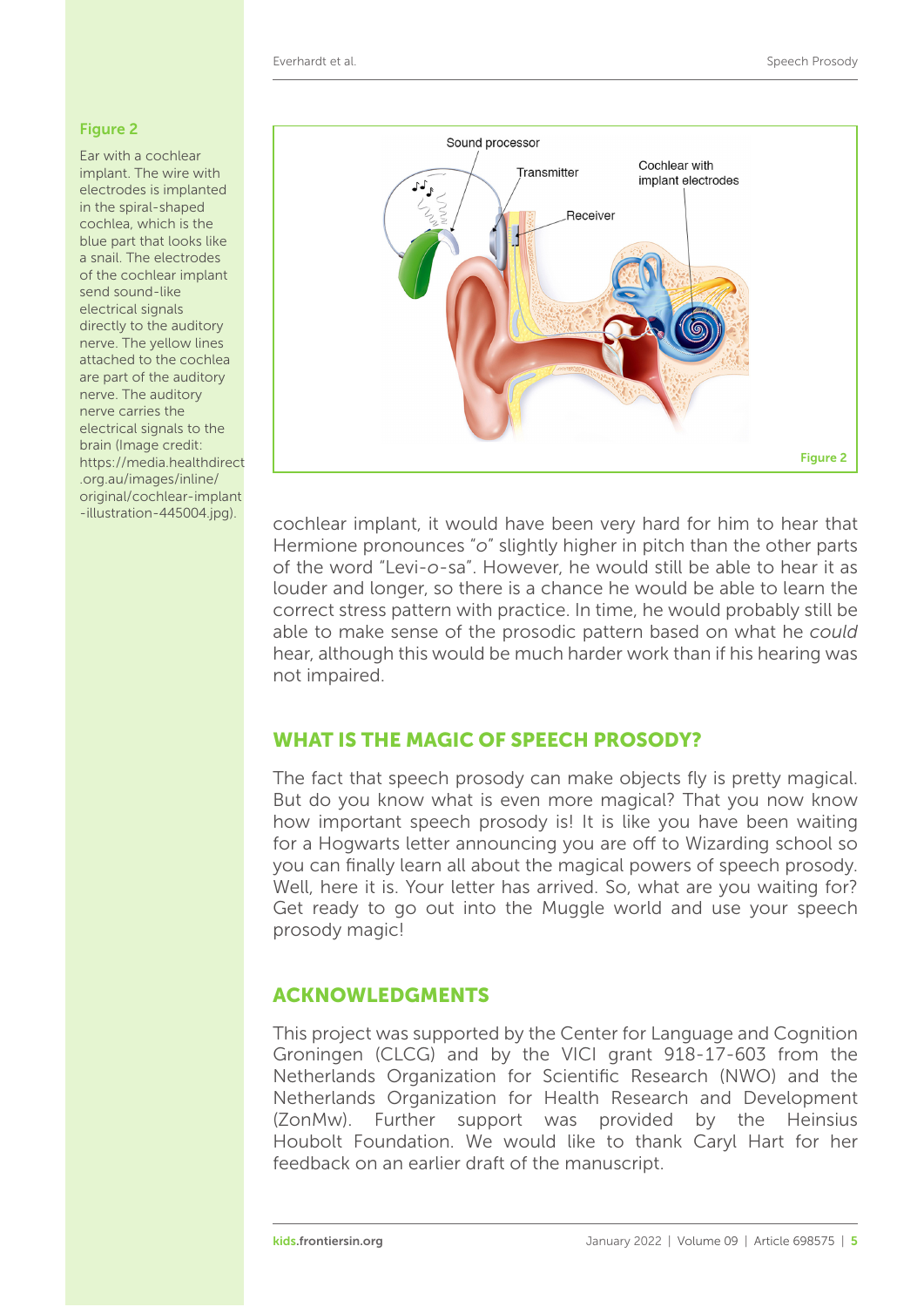### REFERENCES

- <span id="page-5-0"></span>1. Cole, J. 2015. Prosody in context: a review. *Lang. Cogn. Neurosci.* 30:1–31. doi: [10.1080/23273798.2014.963130](https://doi.org/10.1080/23273798.2014.963130)
- <span id="page-5-1"></span>2. Cutler, A., Dahan, D., and van Donselaar, W. 1997. Prosody in the comprehension of spoken language: a literature review. *Lang. Speech* 40:141–201. doi: [10.1177/002383099704000203](https://doi.org/10.1177/002383099704000203)
- <span id="page-5-2"></span>3. Dupoux, E., Peperkamp, S., and Sebastián-Gallés, N. 2001. A robust method to study stress "deafness". *J. Acoust. Soc. Am.* 110:1606–18. doi: [10.1121/1.1380437](https://doi.org/10.1121/1.1380437)
- <span id="page-5-3"></span>4. Everhardt, M. K., Sarampalis, A., Coler, M., Başkent, D., and Lowie, W. 2020. Meta-analysis on the identification of linguistic and emotional prosody in cochlear implant users and vocoder simulations. *Ear. Hear.* 41:1092–102. doi: [10.1097/AUD.0000000000000863](https://doi.org/10.1097/AUD.0000000000000863)

SUBMITTED: 21 April 2021; ACCEPTED: 21 December 2021; PUBLISHED ONLINE: 17 January 2022.

EDITOR: [Gianluca Memoli,](https://loop.frontiersin.org/people/496382) University of Sussex, United Kingdom

SCIENCE MENTORS: Maria Concetta Miniaci and Vonnie Denise Christine Shields

CITATION: Everhardt MK, Sarampalis A, Coler M, Baskent D and Lowie W (2022) Speech Prosody: The Musical, Magical Quality of Speech. Front. Young Minds 9:698575. doi: [10.3389/frym.2021.698575](https://doi.org/10.3389/frym.2021.698575)

CONFLICT OF INTEREST: The authors declare that the research was conducted in the absence of any commercial or financial relationships that could be construed as a potential conflict of interest.

COPYRIGHT © 2022 Everhardt, Sarampalis, Coler, Baskent and Lowie. This is an open-access article distributed under the terms of the Creative Commons [Attribution License \(CC BY\). The use, distribution or reproduction in other forums](https://creativecommons.org/licenses/by/4.0/) is permitted, provided the original author(s) and the copyright owner(s) are credited and that the original publication in this journal is cited, in accordance with accepted academic practice. No use, distribution or reproduction is permitted which does not comply with these terms.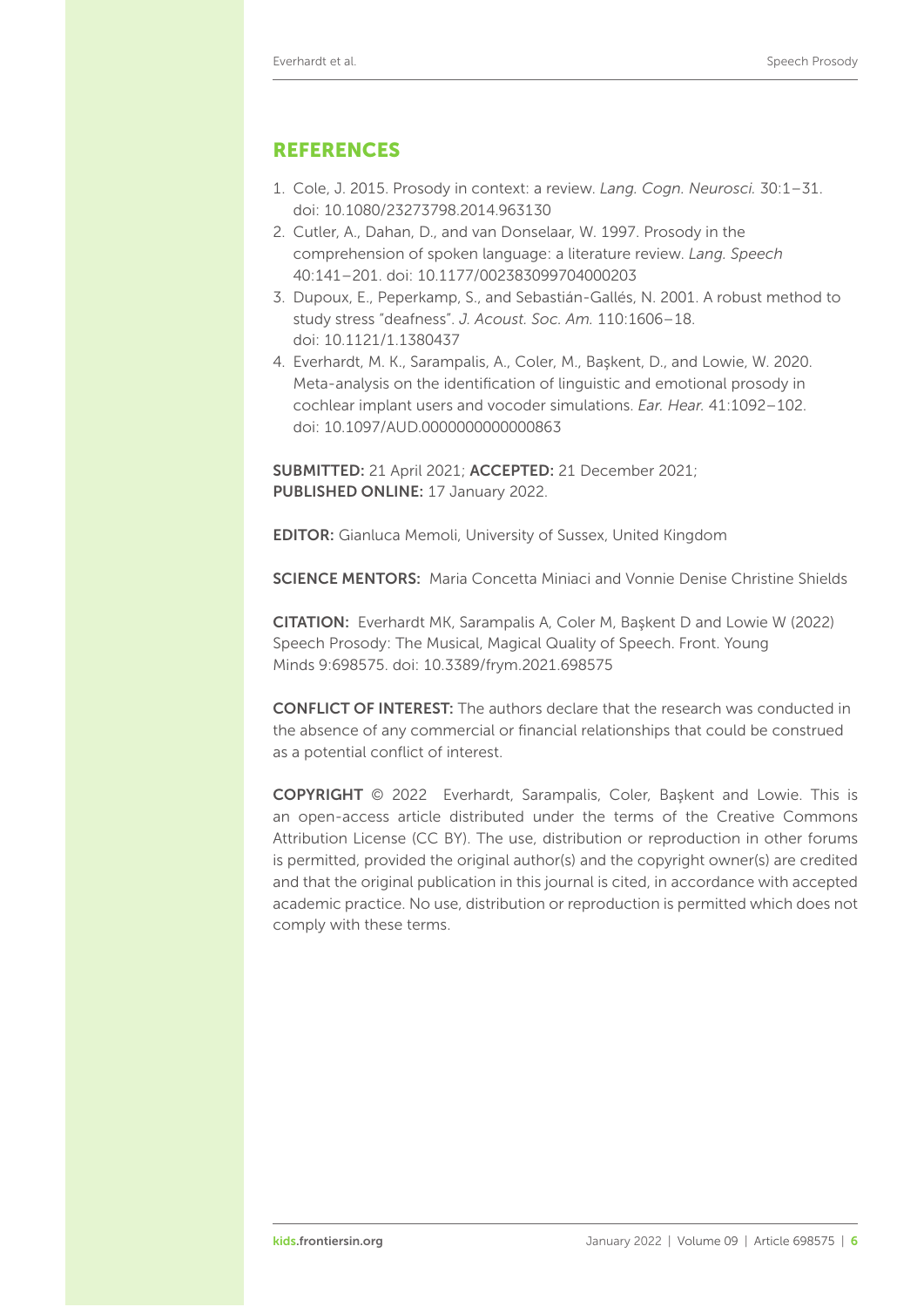

# YOUNG REVIEWERS

### ANNA, AGE: 12

Hi, my name is Anna. I am 12 years old and I am going to start the 8th grade. My favorite subjects are science, English literature, and art. My hobbies are reading, watching TV, writing letters to friends and family, and cooking. When I grow up I want to be an engineer and later work in fashion and get a degree in neuroscience. I am a productive person but I need to be interested in the thing I do or else I do not put a lot of effort.

### TORBEN, AGE: 13

Torben is motivated, talented, and intelligent. In school, he likes science, math, history, and geography. He loves to read books and is learning Spanish, French, and German. He plays piano and sings in several choirs and has won several local and national music awards. He has a special interest in neuroscience-related topics. His English teacher selected him to report on the COVID-19 crisis. To do so, he wrote a Spotify segment and interviewed his teachers about how the pandemic impacted teaching and learning. He enjoys biking, soccer, hiking, swimming, horseback riding, and other activities that he carries out with his boyscout troop.

# AUTHORS

### MARITA K. EVERHARDT

I am a Ph.D. student at the University of Groningen/University Medical Center Groningen and I love studying sounds. I am fascinated by what we can do with our voices and by how we can make sense of what we hear. In my Ph.D. project, I investigate how adolescents perceive speech prosody in a non-native language with simulated electric hearing. In my free time, I also like to surround myself with sounds: I love music and go to concerts/festivals a lot. I also enjoy playing card/board games, reading books (including Harry Potter!), baking cookies/cakes, doing yoga, and traveling. \* [m.k.everhardt@rug.nl](mailto:m.k.everhardt@rug.nl)

### ANASTASIOS SARAMPALIS

I am very happy: I get to spend most of my time figuring out how the world works and helping others do the same thing. In other words, I work at the University of Groningen, in the very North of The Netherlands, where I try to understand how the human auditory system works and teach many brilliant young people how to get to grips with knowledge. What I am mostly curious about is how people understand speech, especially in situations that are not perfect, and how mechanisms in the brain and the hearing system work together.



### MATT COLER

I am an associate professor and director of the master's program in voice technology at the University of Groningen Campus Fryslân. My research began with fieldwork on indigenous languages spoken in remote Peru. These days, I work on voice synthesis, speech recognition, and acoustic perception, recognition, and sensation! I am interested not only in language and music, but in the intersection between the two. I am very curious about the relationships between signal and meaning: What